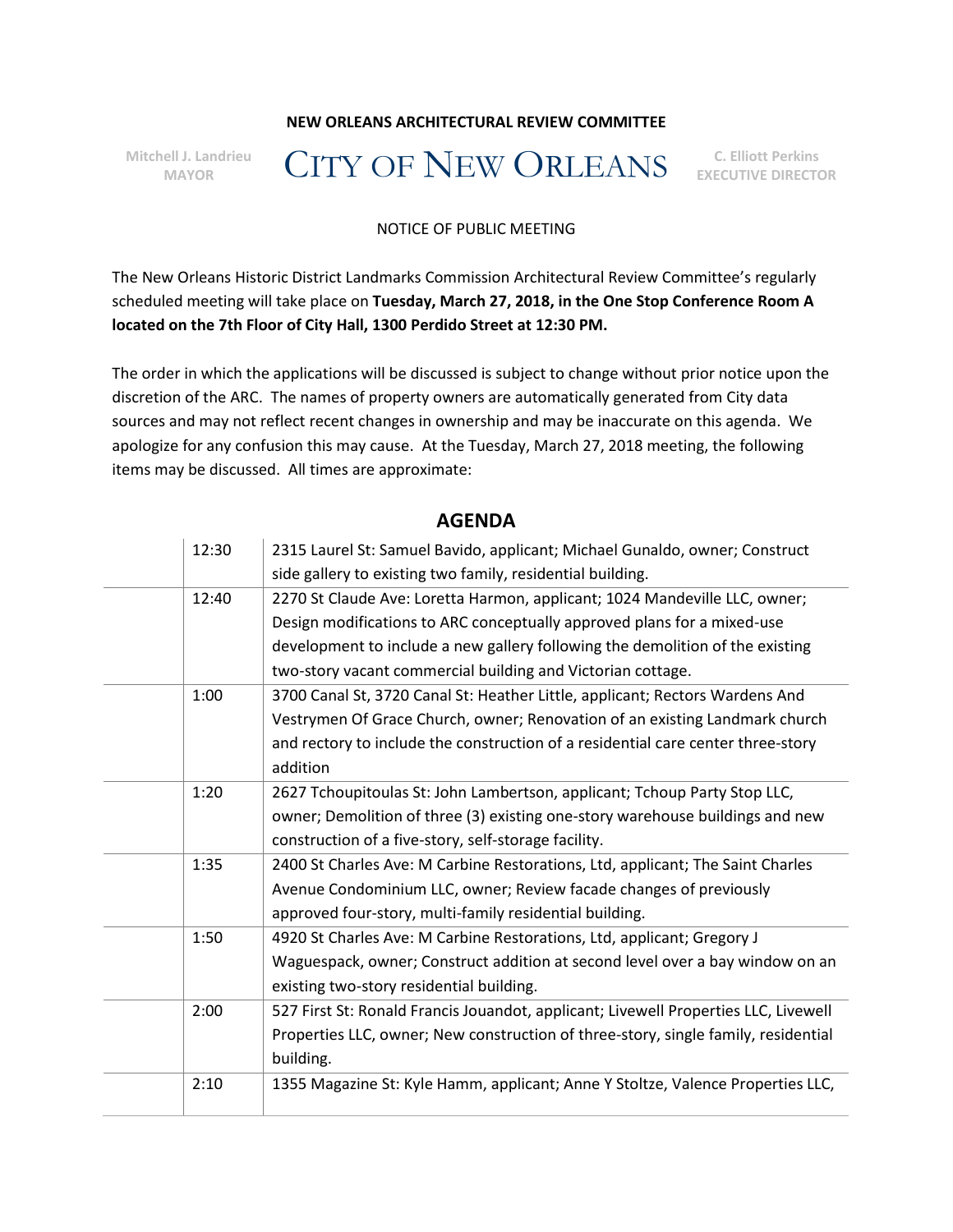|      | owner; New construction of 2,703 SF single-family residential building on a          |
|------|--------------------------------------------------------------------------------------|
|      | vacant lot.                                                                          |
| 2:15 | 1353 Magazine St: Mitchell Turnbough, applicant; Magazine Lp 1351, owner;            |
|      | New construction of three-story, single-family residential building on a vacant lot. |
| 2:25 | 701 Forstall St: Clifton James, applicant; Allan B Jones, owner; New construction    |
|      | of 3352 SF two-story multi-family residential building on a vacant lot.              |
| 2:35 | 937 Third St: Edward Fleming, applicant; Christopher T Dodd, owner; Renovate         |
|      | existing two-story, single-family residential building and construct two-story side  |
|      | addition.                                                                            |
| 2:40 | 3319 St Claude Ave: Jeffrey E Treffinger, applicant; 3319 St Claude LLC, owner;      |
|      | Construction of 500 SF addition to an existing commercial building.                  |
| 2:45 | 514 Franklin Ave: Jeffrey E Treffinger, applicant; Primmoz Abs LLC, owner; New       |
|      | construction of 32,000 SF mixed-use building.                                        |
| 3:05 | 817 N Villere St: Natalie Deliso, applicant; Schoen Fuselier Co. LLC, owner;         |
|      | Construction of new two-story, two-family residential building.                      |
| 3:15 | 819 N Villere St: Natalie Deliso, applicant; Schoen Fuselier Co. LLC, owner;         |
|      | Construction of new two-story, two-family residential buiding.                       |
| 3:25 | 1308 Henriette Delille St: Lewis Robinson, applicant; William Casey Frew, owner;     |
|      | Construction of accessory service building at rear.                                  |
| 3:35 | 826 N Robertson St: Ahmad Larkins, applicant; Reginald Youngblood, owner; Rear       |
|      | addition to existing residential building.                                           |
| 3:45 | 3013 Chartres St: Joseph Carlson, applicant; Hazel R Laborde, Hazel R Laborde,       |
|      | owner; New Construction of a two-story, single-family residential building.          |
| 3:55 | 3015 Chartres St: Joseph Carlson, applicant; Glen G Laborde, Glen G Laborde,         |
|      | owner; 1,250 SF camelback addition to an existing multi-family residential           |
|      | building.                                                                            |
| 4:00 | 823 N Robertson St: Maged Algharably, applicant; Lambert C Jr Boissiere, owner;      |
|      | Construction of new one-story, single-family residential building.                   |
| 4:10 | 1382 Camp St: James Brown, applicant; Coliseum Place Baptist Church, owner;          |
|      | New construction of 2538 SF two-story, single-family residential building on a       |
|      | vacant lot.                                                                          |
| 4:20 | 1241 Louisa St: MARLA FONTES, applicant; First Choice Housing LLC, owner; New        |
|      | construction 1874 SF single-story, single-family residential building.               |
| 4:30 | 2926 Chippewa St: Alison Rex, applicant; Richard Ziegler, owner; Construct 1,602     |
|      | SF addition to existing camelback, single-family residential building.               |
|      |                                                                                      |

CMM Meeting: Thursday, April 12, 2018 Next ARC Date: Tuesday, April 24, 2018